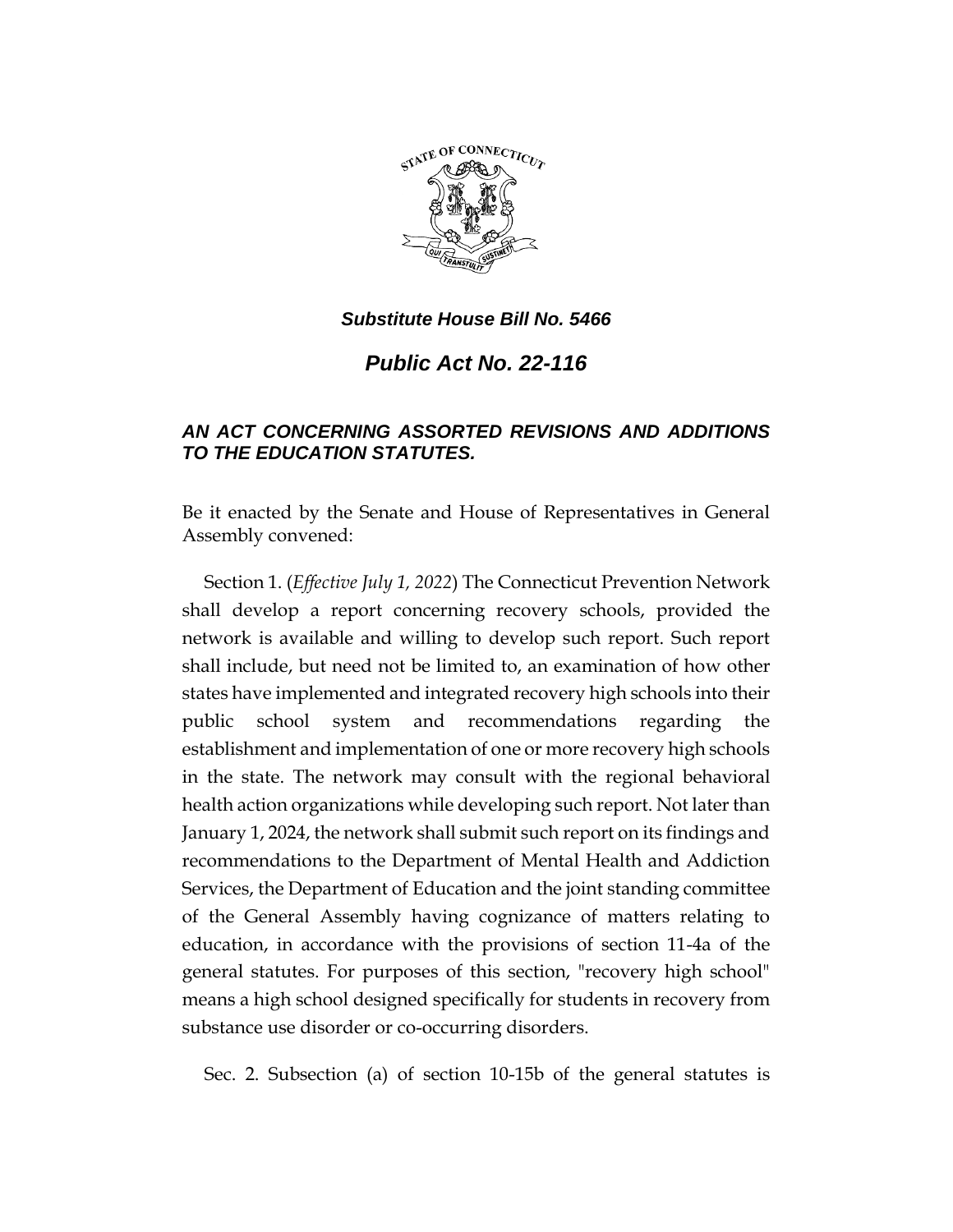repealed and the following is substituted in lieu thereof (*Effective July 1, 2022*):

(a) Either parent or legal guardian of a minor student shall, upon written request to a local or regional board of education and within a reasonable time, be entitled to knowledge of and access to all educational, medical, or similar records maintained in such student's cumulative record, including such student's class rank, except that no parent or legal guardian shall be entitled to information considered privileged under section 10-154a. Nothing in this section shall be construed to limit a parent who is incarcerated from being entitled to knowledge of and access to all educational, medical or similar records maintained in the cumulative record of any minor student of such incarcerated parent, except that such incarcerated parent shall not be entitled to such records if (1) such information is considered privileged under section 10-154a, (2) such incarcerated parent has been convicted in this state or any other state of a violation of section 53a-70, 53a-70a, 53a-71, 53a-72a, 53a-72b or 53a-73a, or (3) such incarcerated parent is prohibited from knowledge of or access to such student's cumulative record pursuant to a court order.

Sec. 3. Section 3 of public act 21-95 is repealed and the following is substituted in lieu thereof (*Effective from passage*):

(a) There is established a task force to study issues relating to the provision and funding of special education in the state during the school years commencing July 1, 2016, to July 1, 2020, inclusive. Such study shall include, but need not be limited to, an examination of (1) the provision of special education and related services, including whether local and regional boards of education are providing such services directly or partnering with regional educational service centers, contracting with a private provider of special education services, as defined in section 10-91g of the general statutes, or as part of a cooperative arrangement pursuant to section 10-158a of the general

*Public Act No. 22-116 2 of 22*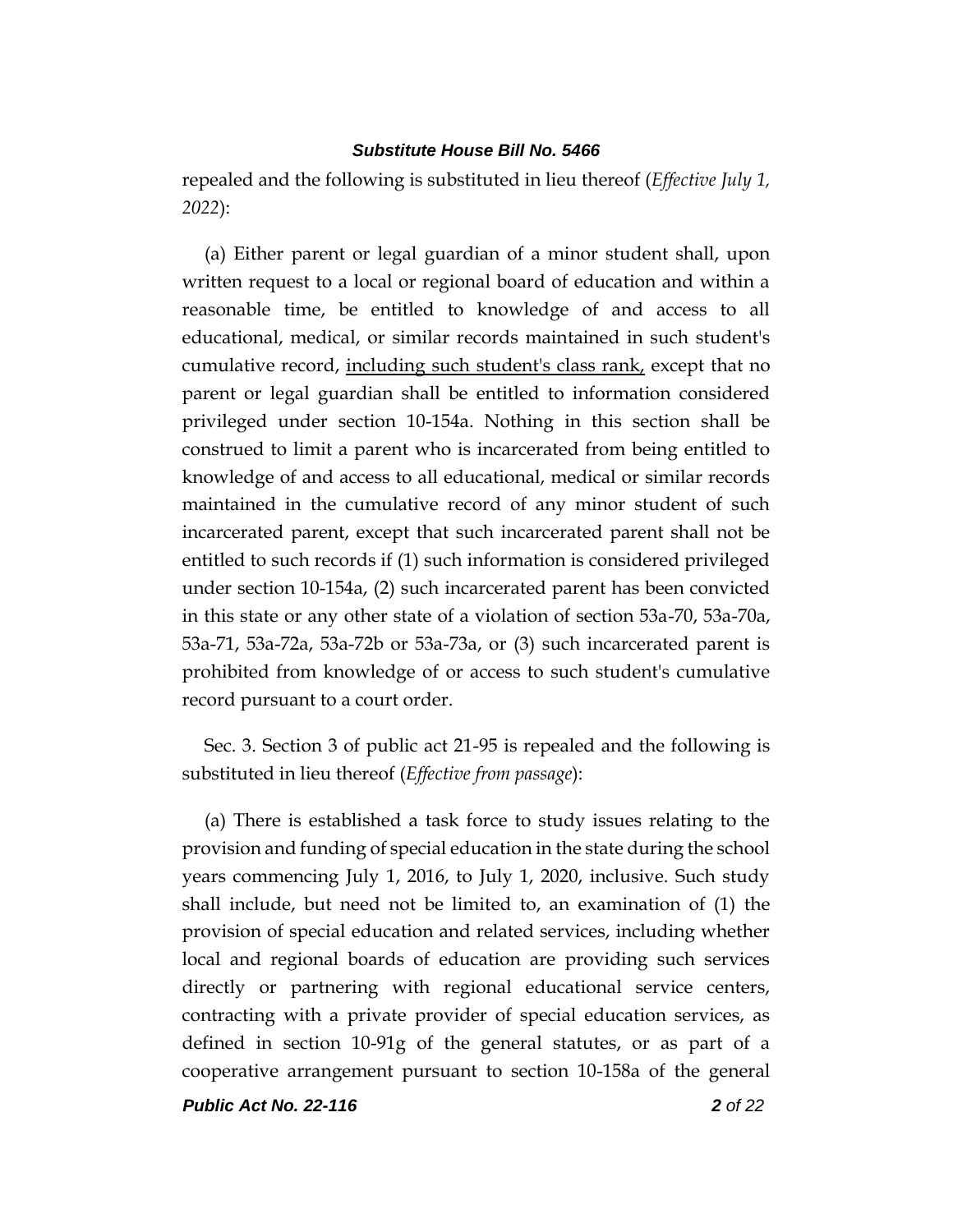statutes, (2) the cost of providing special education and related services, the total aggregate amount per school district per year and the annual percentage increase or decrease per school district of such cost, (3) the effect that the cost of special education has on a board of education's minimum budget requirement, (4) the level of state reimbursement to boards of education for special education, including the total amount for reimbursement submitted by each school district per year and the total amount received by such school district per year, and the percentage increase or decrease per year of the difference of the total amount submitted and the total amount received for each school district, and (5) the criteria and manner by which school districts are identifying students who require special education and related services, including whether school districts are overidentifying or underidentifying such students and the causes and reasons for such overidentification and underidentification.

(b) The task force shall consist of the following members:

(1) Three appointed by the speaker of the House of Representatives, one of whom is a representative of the Special Education Equity for Kids of Connecticut, one of whom is a representative of the Connecticut Association of Boards of Education and one of whom is the parent or guardian of a student who is enrolled in a public school and receiving special education services;

(2) Three appointed by the president pro tempore of the Senate, one of whom is a representative of the Connecticut Association of Public School Superintendents, one of whom is a representative of the Connecticut Education Association and one of whom is the parent or guardian of a student who is enrolled in a public school and receiving special education services;

(3) Two appointed by the majority leader of the House of Representatives, one of whom is a representative of the American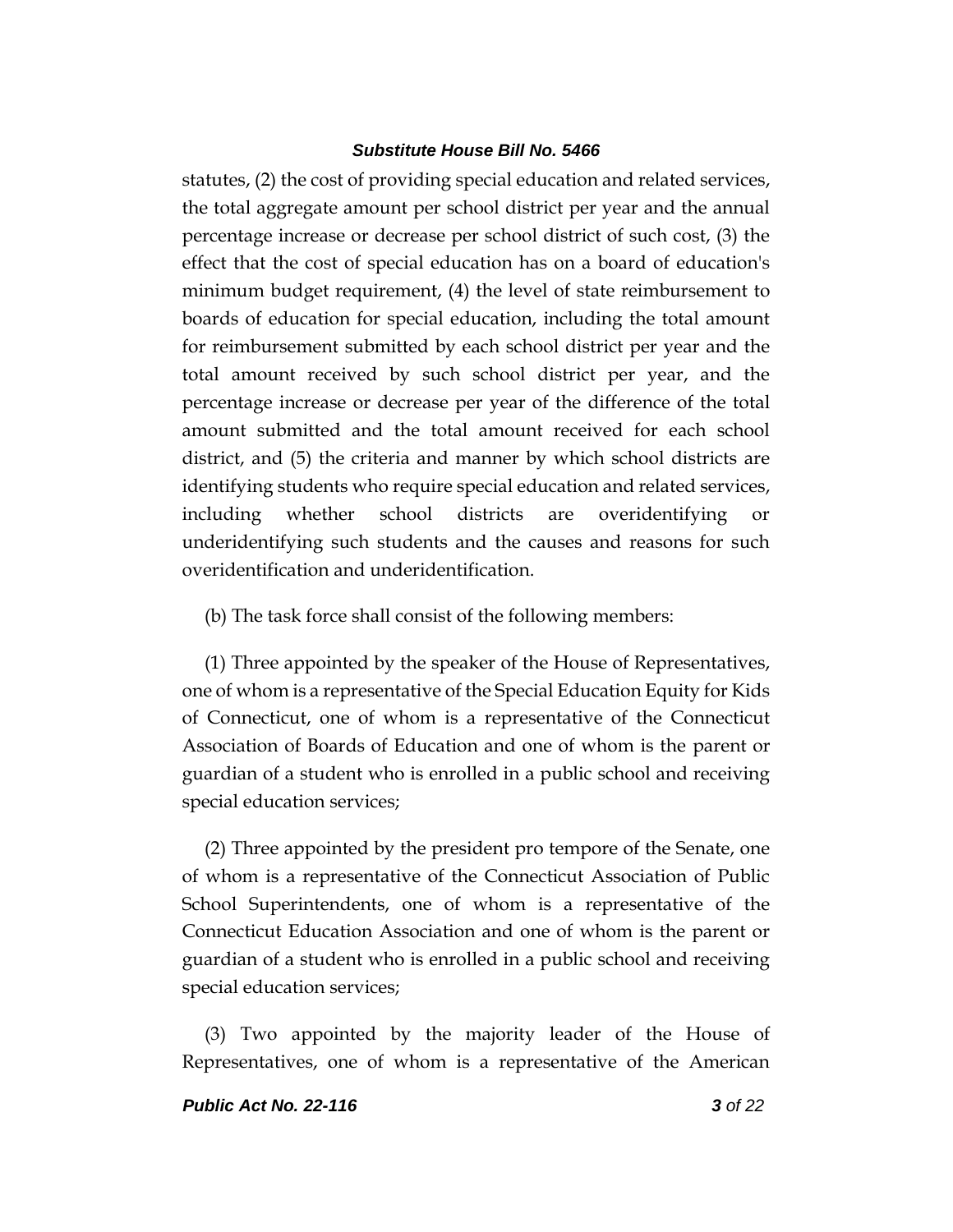Federation of Teachers-Connecticut and one of whom is a representative of the Connecticut Parent Advocacy Center;

(4) Two appointed by the majority leader of the Senate, one of whom is a representative of the Connecticut Council of Administrators of Special Education and one of whom is a representative of the RESC Alliance;

(5) Two appointed by the minority leader of the House of Representatives, one of whom is a representative of the Connecticut Association of School Administrators and one of whom is a representative of the School and State Finance Project;

(6) Two appointed by the minority leader of the Senate, one of whom is a representative of the Connecticut Association of Schools and one of whom is a representative of the Connecticut Association of School Business Officials; and

(7) The Commissioner of Education, or the commissioner's designee.

(c) All appointments to the task force shall be made not later than thirty days after the effective date of this section. Any vacancy shall be filled by the appointing authority.

(d) The speaker of the House of Representatives and the president pro tempore of the Senate shall select the cochairpersons of the task force from among the members of the task force. Such cochairpersons shall schedule the first meeting of the task force, which shall be held not later than sixty days after the effective date of this section.

(e) The administrative staff of the joint standing committee of the General Assembly having cognizance of matters relating to education shall serve as administrative staff of the task force.

(f) Not later than January 1, **[**2022**]** 2024, the task force shall submit a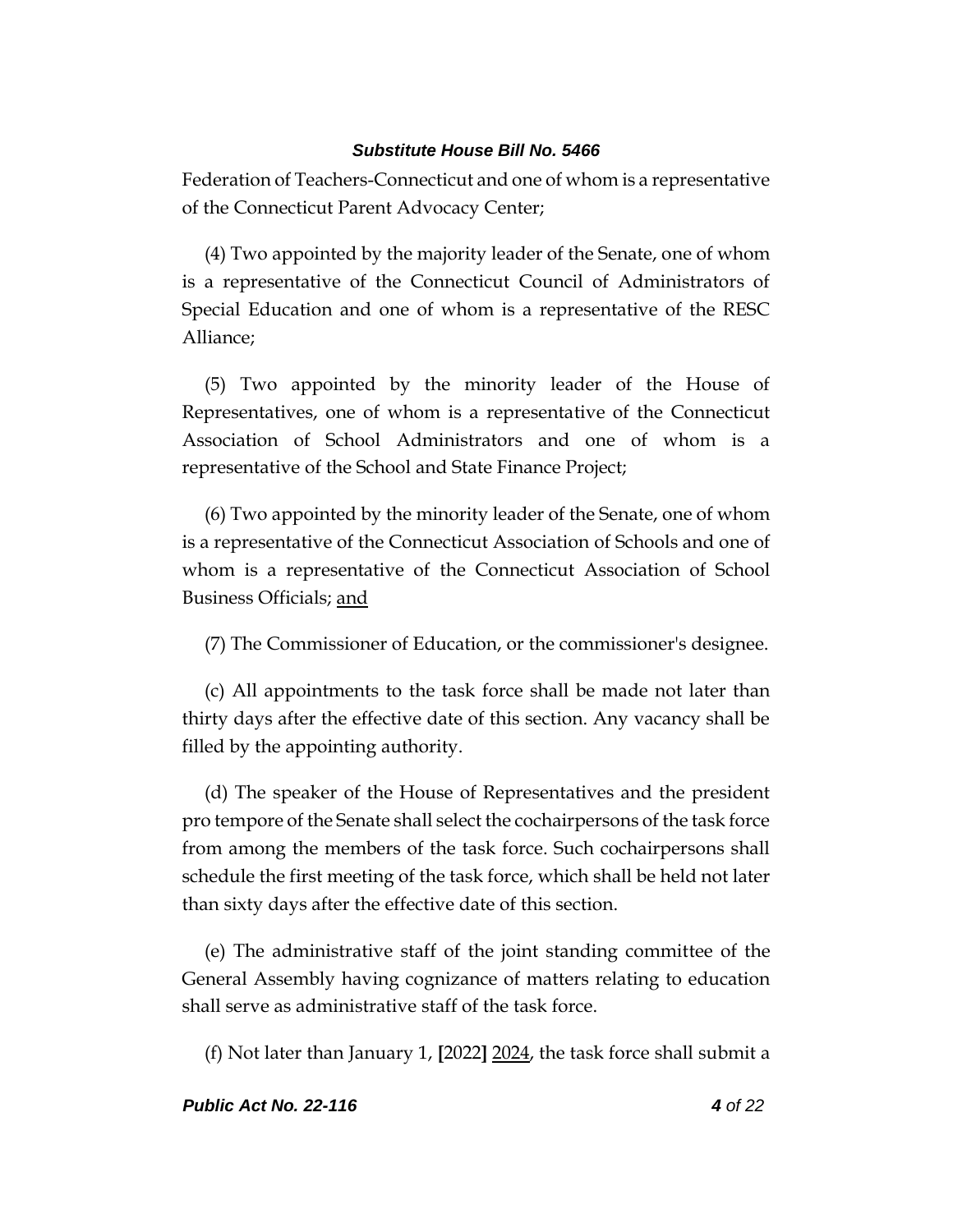report on its findings and recommendations to the joint standing committee of the General Assembly having cognizance of matters relating to education, in accordance with the provisions of section 11-4a of the general statutes. The task force shall terminate on the date that it submits such report or January 1, **[**2022**]** 2024, whichever is later.

Sec. 4. (*Effective from passage*) The executive director of the Connecticut Association of Boards of Education, or the executive director's designee, shall convene a working group to examine and make recommendations concerning the consolidation or elimination of unnecessary, obsolete or redundant professional development requirements, pursuant to section 10-148a of the general statutes, and in-service training requirements, pursuant to section 10-220a of the general statutes, provided the executive director is available and willing to convene such working group. The working group shall consist of: (1) The Commissioner of Education, or the commissioner's designee, and (2) one representative from each of the following associations, designated by the association, the Connecticut Association of Boards of Education, the Connecticut Association of Public School Superintendents, the Connecticut Federation of School Administrators, the Connecticut Education Association, the American Federation of Teachers-Connecticut, the Connecticut Association of School Administrators, the Connecticut Association of Schools and the Special Education Equity for Kids of Connecticut. Not later than January 1, 2024, the executive director shall submit a report on the working group's findings to the joint standing committee of the General Assembly having cognizance of matters relating to education, in accordance with the provisions of section 11-4a of the general statutes. Such report shall include recommendations for legislation for specific amendments to section 10-148a of the general statutes concerning professional development and section 10-220a of the general statutes concerning inservice training.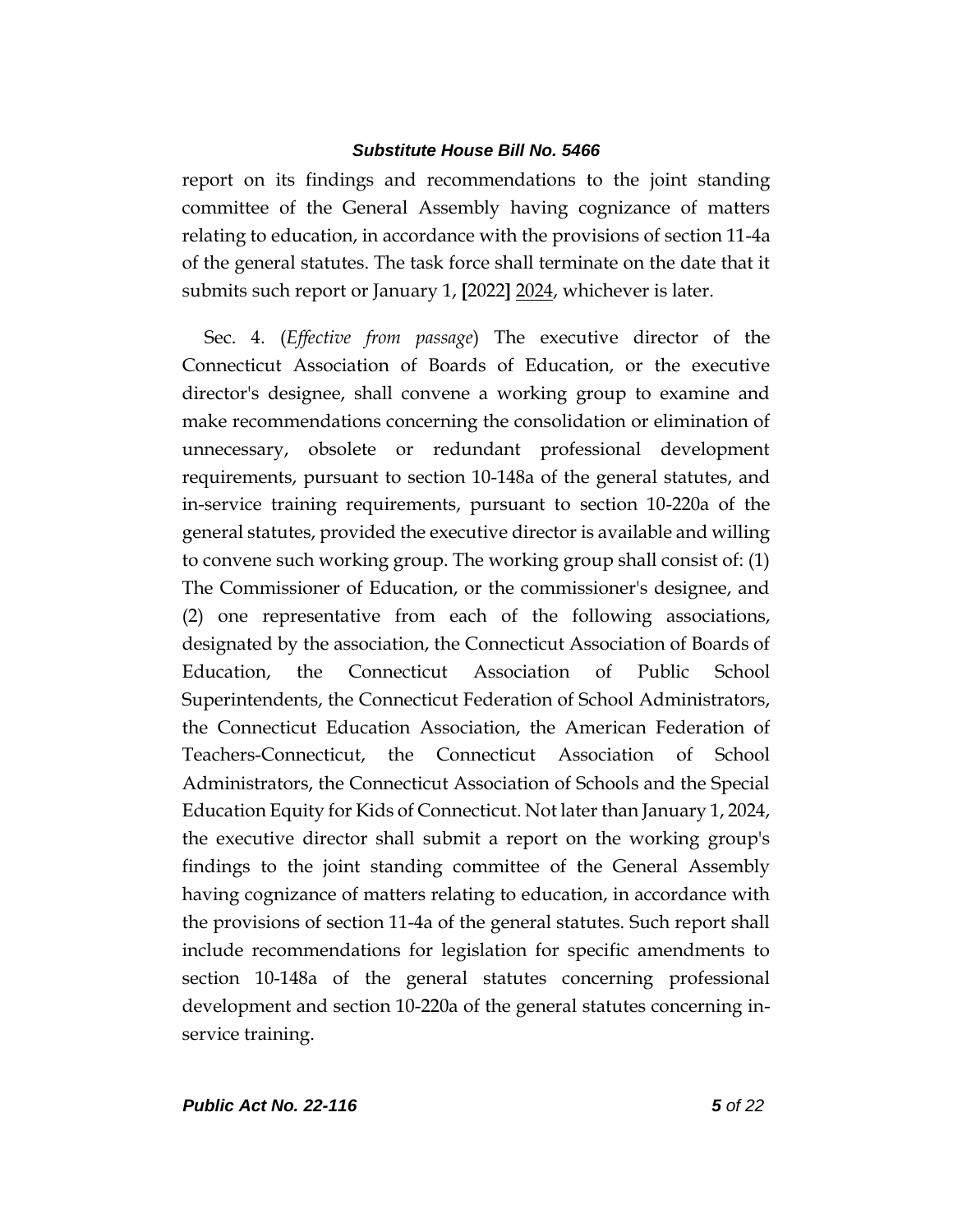Sec. 5. Subsection (b) of section 8-210 of the 2022 supplement to the general statutes is repealed and the following is substituted in lieu thereof (*Effective July 1, 2022*):

(b) The state, acting by and in the discretion of the Commissioner of Early Childhood, may enter into a contract with a municipality, a group child care home or family child care home, as described in section 19a-77, a human resource development agency or a nonprofit corporation for state financial assistance in developing and operating child care centers, group child care homes and family child care homes for children disadvantaged by reasons of economic, social or environmental conditions, provided no such financial assistance shall be available for the operating costs of any such child care center, group child care home or family child care home unless it has been licensed by the Commissioner of Early Childhood pursuant to section 19a-80. Such financial assistance shall be available for a program of a municipality, of a group child care home or family child care home, of a human resource development agency or of a nonprofit corporation which may provide for personnel, equipment, supplies, activities, program materials and renovation and remodeling of the physical facilities of such child care centers, group child care homes or family child care homes. Such contract shall provide for state financial assistance, within available appropriations, in the form of a state grant-in-aid (1) for a portion of the cost of such program, as determined by the Commissioner of Early Childhood, if not federally assisted, (2) equal to one-half of the amount by which the net cost of such program, as approved by the Commissioner of Early Childhood, exceeds the federal grant-in-aid thereof, or (3) in an amount not less than the per child cost as described in subdivision (1) of subsection (b) of section 10-16q, for each child in such program that is three or four years of age and each child that is five years of age who is not eligible to enroll in school, pursuant to section 10-15c, while maintaining services to children under three years of age under this section. Any such contract entered into on or after July 1,

*Public Act No. 22-116 6 of 22*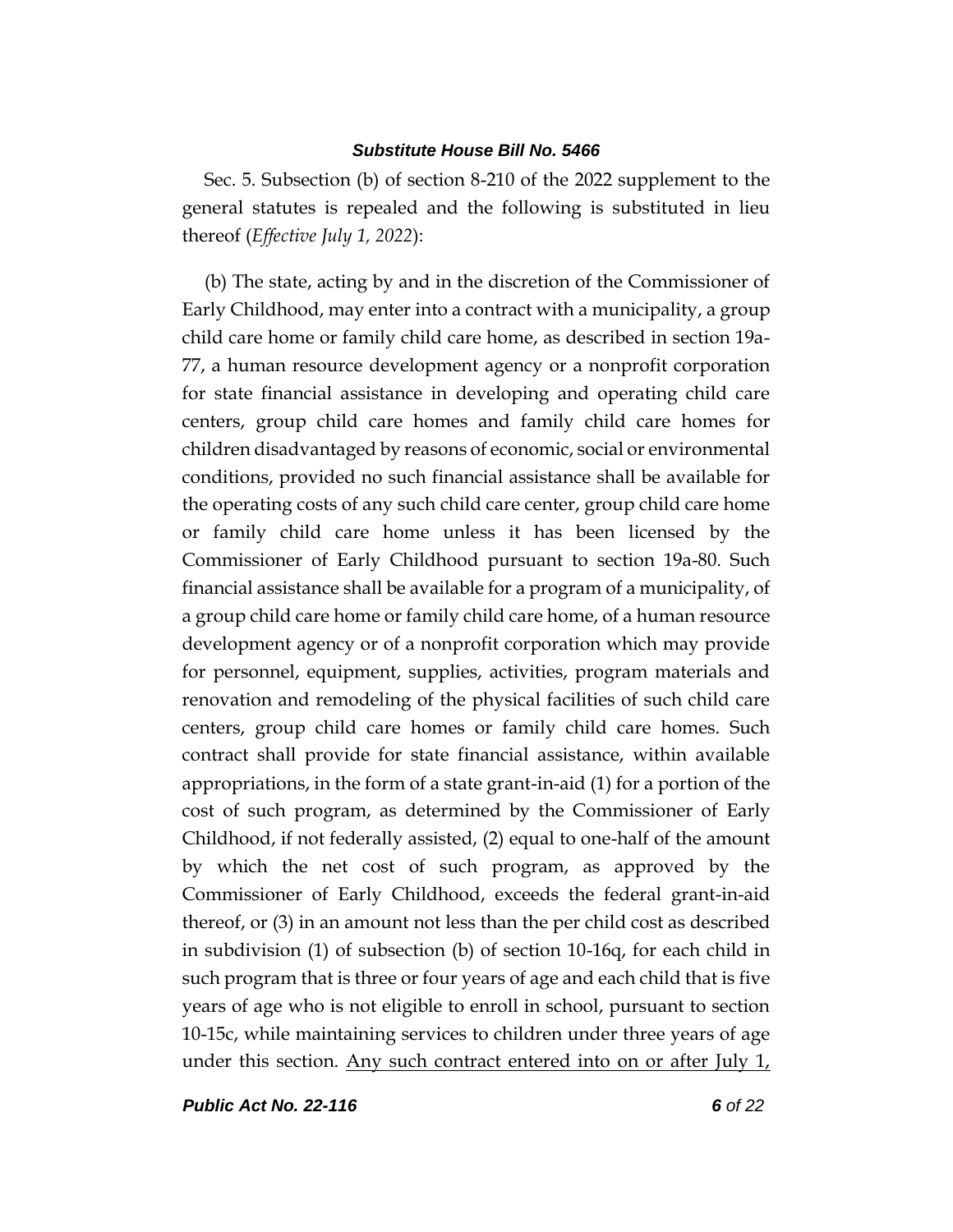2022, shall include a provision that at least sixty per cent of the children enrolled in such child care center, group child care home or family child care home are members of families that are at or below seventy-five per cent of the state median income. For the fiscal year ending June 30, 2020, and each fiscal year thereafter, the amount per child pursuant to subdivision (3) of this subsection that is over the amount of the per child cost that was prescribed pursuant to the contract for the fiscal year ending June 30, 2019, shall be used exclusively to increase the salaries of early childhood educators employed at the child care center. The Commissioner of Early Childhood may authorize child care centers, group child care homes and family child care homes receiving financial assistance under this subsection to apply a program surplus to the next program year. The Commissioner of Early Childhood shall consult with directors of child care centers in establishing fees for the operation of such centers.

Sec. 6. Section 3 of public act 22-80, is repealed and the following is substituted in lieu thereof (*Effective from passage*):

(a) Not later than July 1, 2023, and annually thereafter, the Commissioner of Education shall, within available appropriations, develop and distribute a survey to each local and regional board of education concerning the employment of school social workers, school psychologists, school counselors and school nurses by such local or regional board of education. Such survey shall include, but need not be limited to, (1) the total number of (A) school social workers employed by each local or regional board of education, (B) school psychologists employed by each local or regional board of education, (C) school counselors employed by each local and regional board of education, **[**and**]** (D) school nurses employed by each local and regional board of education, and  $(E)$  licensed marriage and family therapists employed by each local and regional board of education; (2) the number of (A) school social workers assigned to each school under the jurisdiction of the local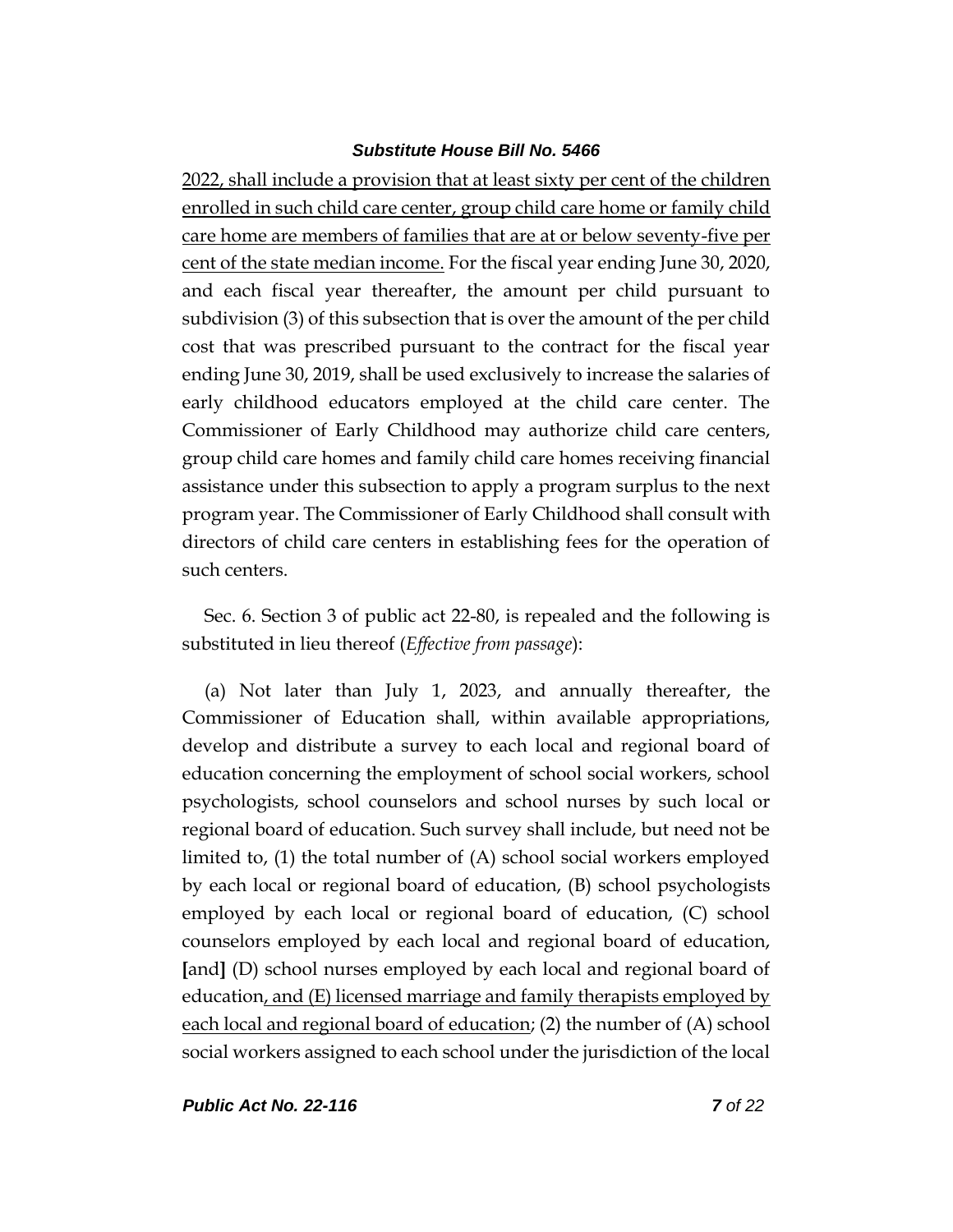or regional board of education, including whether any such school social worker is assigned solely to that school or whether such school social worker is assigned to multiple schools, (B) school psychologists assigned to each school under the jurisdiction of the local or regional board of education, including whether any such school psychologist is assigned solely to that school or whether such school psychologist is assigned to multiple schools, (C) school counselors assigned to each school under the jurisdiction of the local or regional board of education, including whether any such school counselor is assigned solely to that school or whether such school counselor is assigned to multiple schools, **[**and**]** (D) school nurses assigned to each school under the jurisdiction of the local or regional board of education, including whether any such school nurse is assigned solely to that school or whether such school nurse is assigned to multiple schools, and (E) licensed marriage and family therapists assigned to each school under the jurisdiction of the local or regional board of education, including whether any such licensed marriage and family therapist is assigned solely to that school or whether such licensed marriage and family therapist is assigned to multiple schools; (3) the geographic area covered by (A) any such school social worker who provides services to more than one local or regional board of education, (B) any such school psychologist who provides services to more than one local or regional board of education, (C) any such school counselor who provides services to more than one local or regional board of education, **[**and**]** (D) any such school nurse who provides services to more than one local or regional board of education, and (E) any such licensed marriage and family therapist who provides services to more than one local or regional board of education; and (4) an estimate of the annual number of students who have received direct services from each individual (A) school social worker employed by a local or regional board of education during the five-year period preceding completion of the survey, (B) school psychologist employed by a local or regional board of education during the five-year period preceding completion of the survey, (C) school counselor employed by

*Public Act No. 22-116 8 of 22*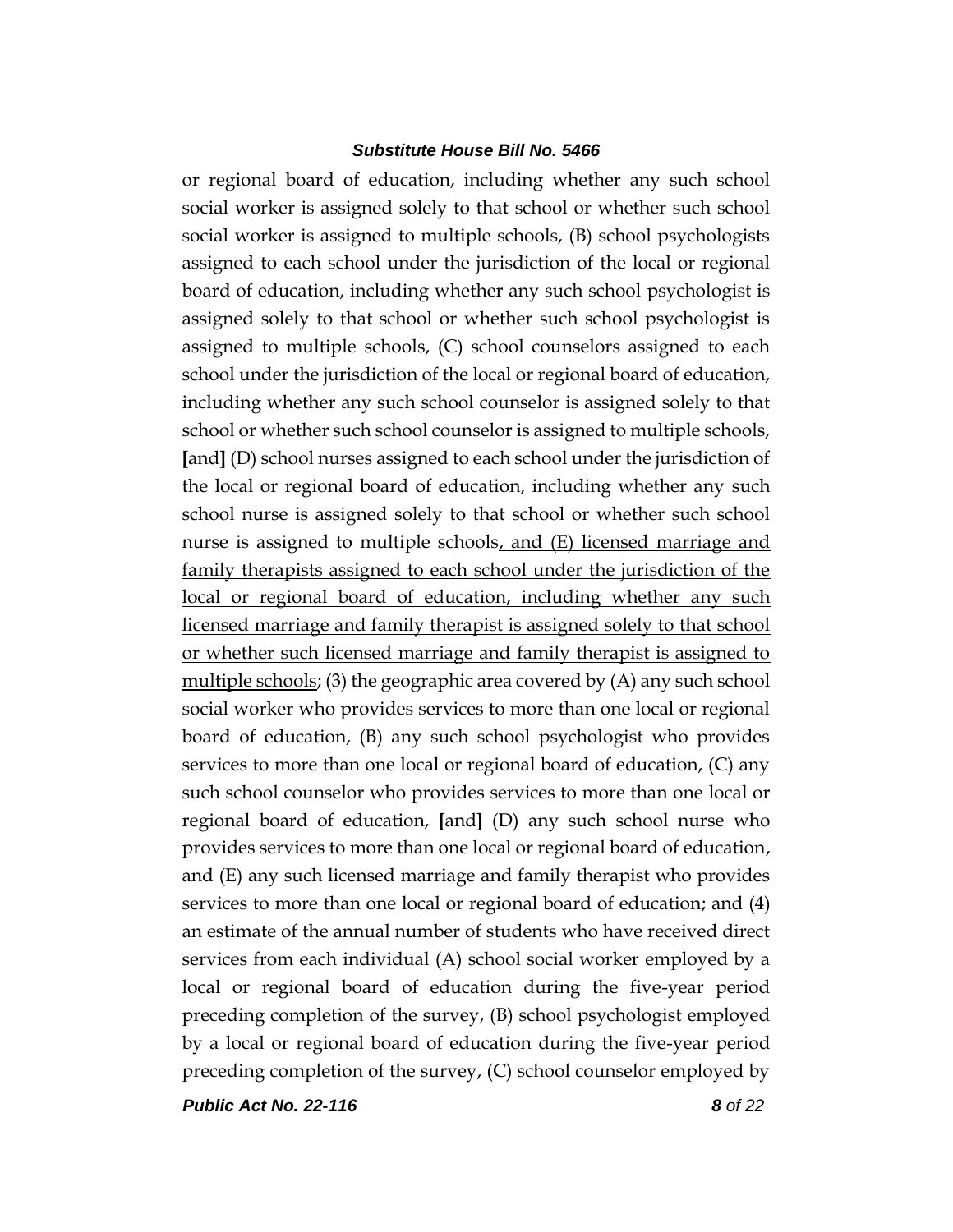a local or regional board of education during the five-year period preceding completion of the survey, **[**and**]** (D) school nurse employed by a local or regional board of education during the five-year period preceding completion of the survey, and (E) licensed marriage and family therapist employed by a local or regional board of education during the five-year period preceding completion of the survey.

(b) For the school year commencing July 1, 2023, and each school year thereafter, each local and regional board of education shall annually complete the survey developed and distributed pursuant to subsection (a) of this section to the commissioner, and submit such completed survey to the commissioner, at such time and in such manner as the commissioner prescribes.

(c) Following the receipt of a completed survey from a local or regional board of education, the commissioner shall annually calculate (1) a student-to-school social worker ratio for (A) such board of education, and (B) each school under the jurisdiction of such board of education, (2) a student-to-school psychologist ratio for (A) such board of education, and (B) each school under the jurisdiction of such board of education, (3) a student-to-school counselor ratio for (A) such board of education, and (B) each school under the jurisdiction of such board of education, **[**and**]** (4) a student-to-school nurse ratio for (A) such board of education, and (B) each school under the jurisdiction of such board of education, and (5) a student-to-licensed marriage and family therapist ratio for (A) such board of education, and (B) each school under the jurisdiction of such board of education.

(d) Not later than January 1, 2024, and annually thereafter, the commissioner shall submit a report, in accordance with the provisions of section 11-4a of the general statutes, on the results of the survey completed under this section and the student-to-school social worker ratios, student-to-school psychologist ratios, student-to-school counselor ratios, **[**and**]** student-to-school nurse ratios and student-to-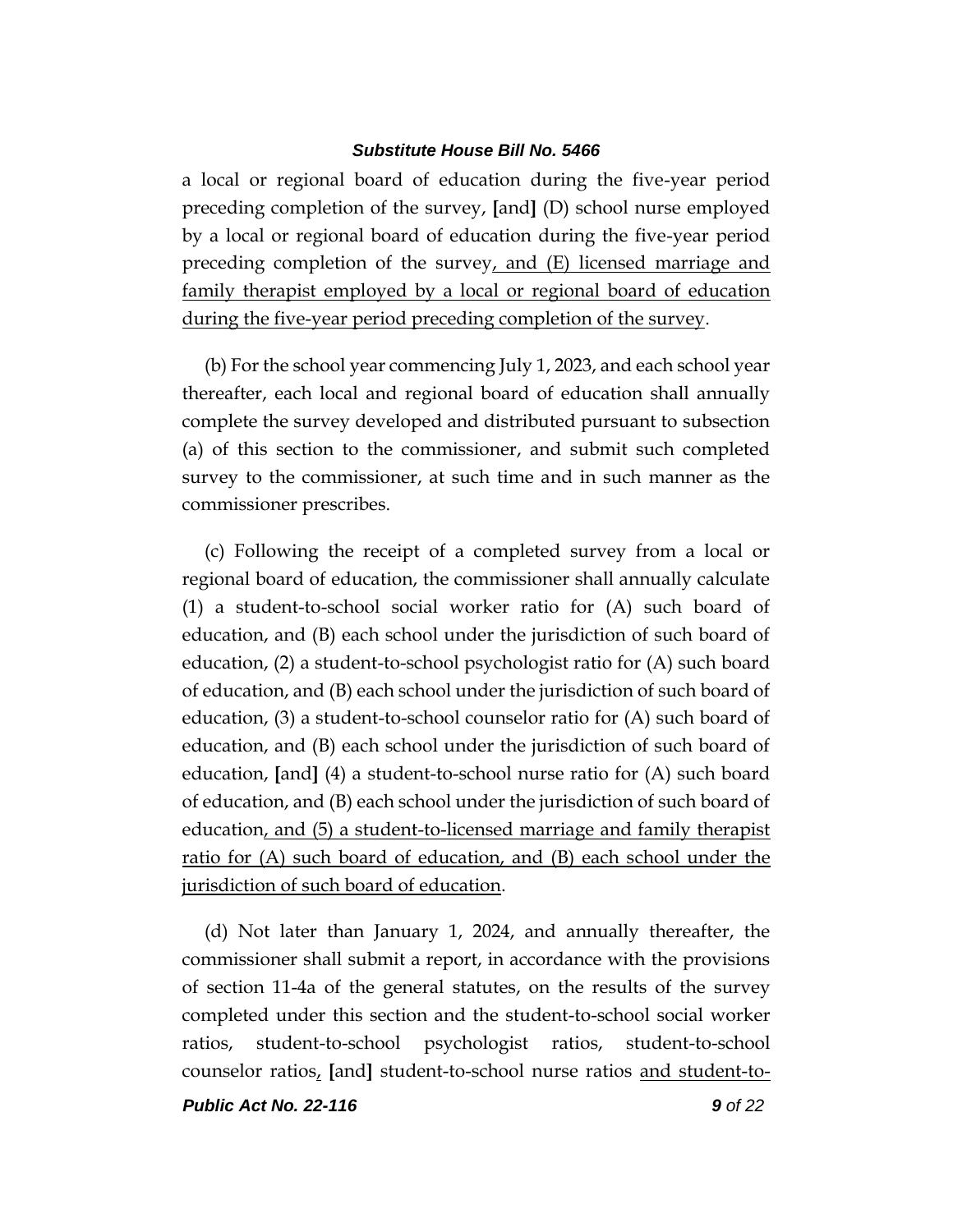licensed marriage and family therapist ratios calculated pursuant to subsection (c) of this section, to the joint standing committees of the General Assembly having cognizance of matters relating to education and children.

Sec. 7. Section 4 of public act 22-80, is repealed and the following is substituted in lieu thereof (*Effective July 1, 2022*):

(a) For the fiscal years ending June 30, 2023, to June 30, 2025, inclusive, the Department of Education shall administer a grant program to provide grants to local and regional boards of education for the purpose of hiring and retaining additional school social workers, school psychologists, school counselors, **[**and**]** school nurses and licensed marriage and family therapists.

(b) Applications for grants pursuant to subsection (a) of this section shall be filed with the Commissioner of Education at such time and in such manner as the commissioner prescribes. As part of the application, an applicant shall submit a (1) plan for the expenditure of grant funds, and (2) copy of the completed survey described in section 3 of **[**this act**]** public act 22-80. Such plan shall include, but need not be limited to, the number of additional school social workers, school psychologists, school counselors, **[**or**]** school nurses or licensed marriage and family therapists to be hired, the number of school social workers, school psychologists, school counselors, **[**or**]** school nurses or licensed marriage and family therapists being retained who were previously hired with the assistance of grant funds awarded under this section, whether such school social workers, school psychologists, school counselors, **[**or**]** school nurses or licensed marriage and family therapists will be conducting assessments of students or providing services to students based on the results of assessments, and the type of services that will be provided by such school social workers, school psychologists, school counselors, **[**and**]** school nurses and licensed marriage and family therapists.

*Public Act No. 22-116 10 of 22*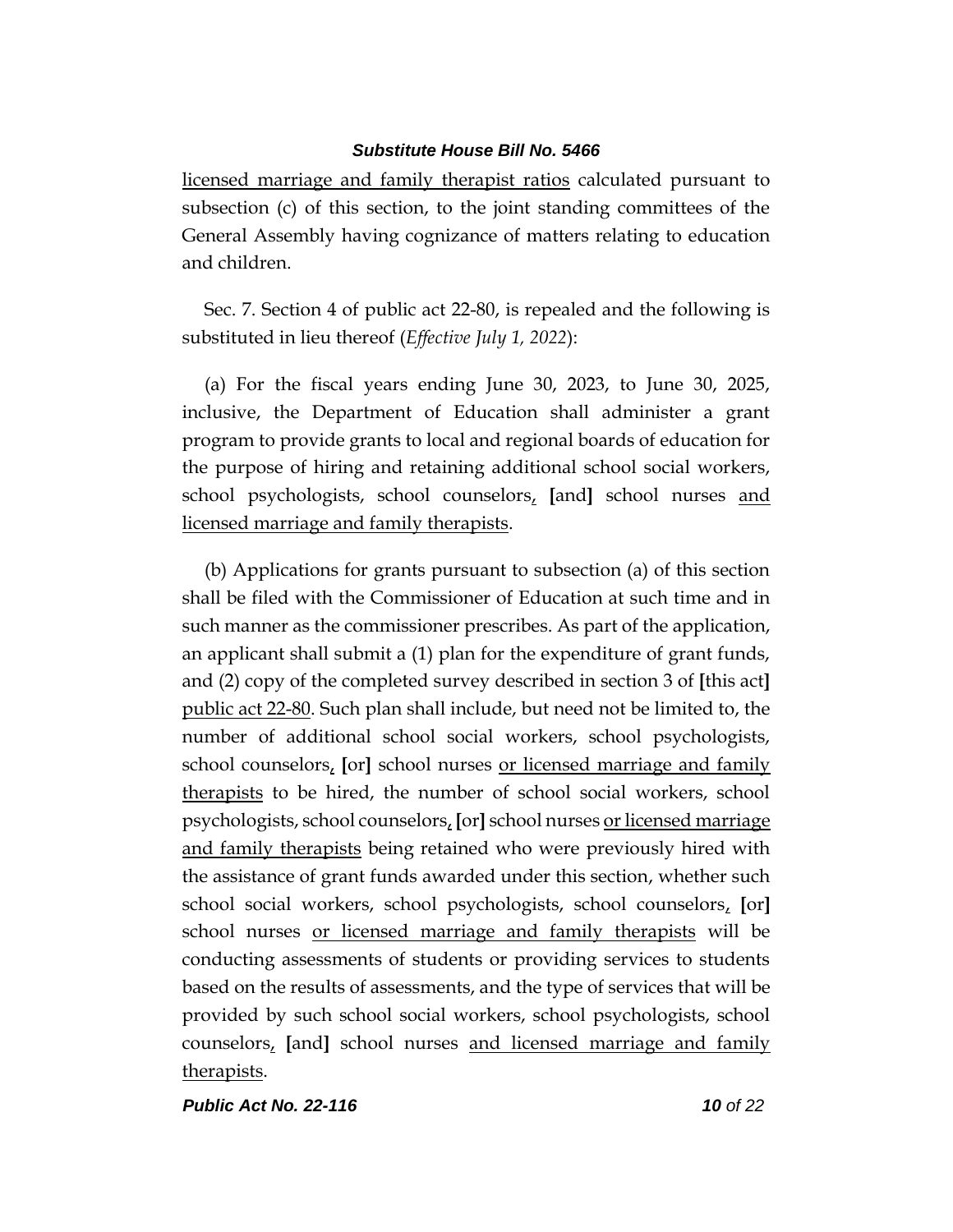(c) In determining whether to award an applicant a grant under this section, the commissioner shall give priority to those school districts (1) with large student-to-school social worker ratios, student-to-school psychologist ratios, student-to-school counselor ratios, **[**or**]** student-toschool nurse ratios or student-to-licensed marriage and family therapist ratios, or (2) that have a high volume of student utilization of mental health services.

(d) For the fiscal year ending June 30, 2023, the commissioner may award a grant to an applicant and shall determine the amount of the grant award based on the plan submitted by such applicant pursuant to subsection (b) of this section. The commissioner shall pay a grant to each grant recipient in each of the fiscal years ending June 30, 2023, to June 30, 2025, inclusive, as follows: (1) For the fiscal year ending June 30, 2023, the amount of the grant shall be as determined by the commissioner under this subsection; (2) for the fiscal year ending June 30, 2024, the amount of the grant shall be the same amount as the grant awarded for the prior fiscal year; and (3) for the fiscal year ending June 30, 2025, the amount of the grant shall be seventy per cent of the amount of the grant awarded for the prior fiscal year.

(e) Grant recipients shall file annual expenditure reports with the department at such time and in such manner as the commissioner prescribes. Grant recipients shall refund to the department (1) any unexpended amounts at the close of the fiscal year in which the grant was awarded, and (2) any amounts not expended in accordance with the plan for which such grant application was approved.

(f) The department shall annually track and calculate the utilization rate of the grant program for each grant recipient. Such utilization rate shall be calculated using metrics that include, but need not be limited to, the number of students served and the hours of service provided using grant funds awarded under the program.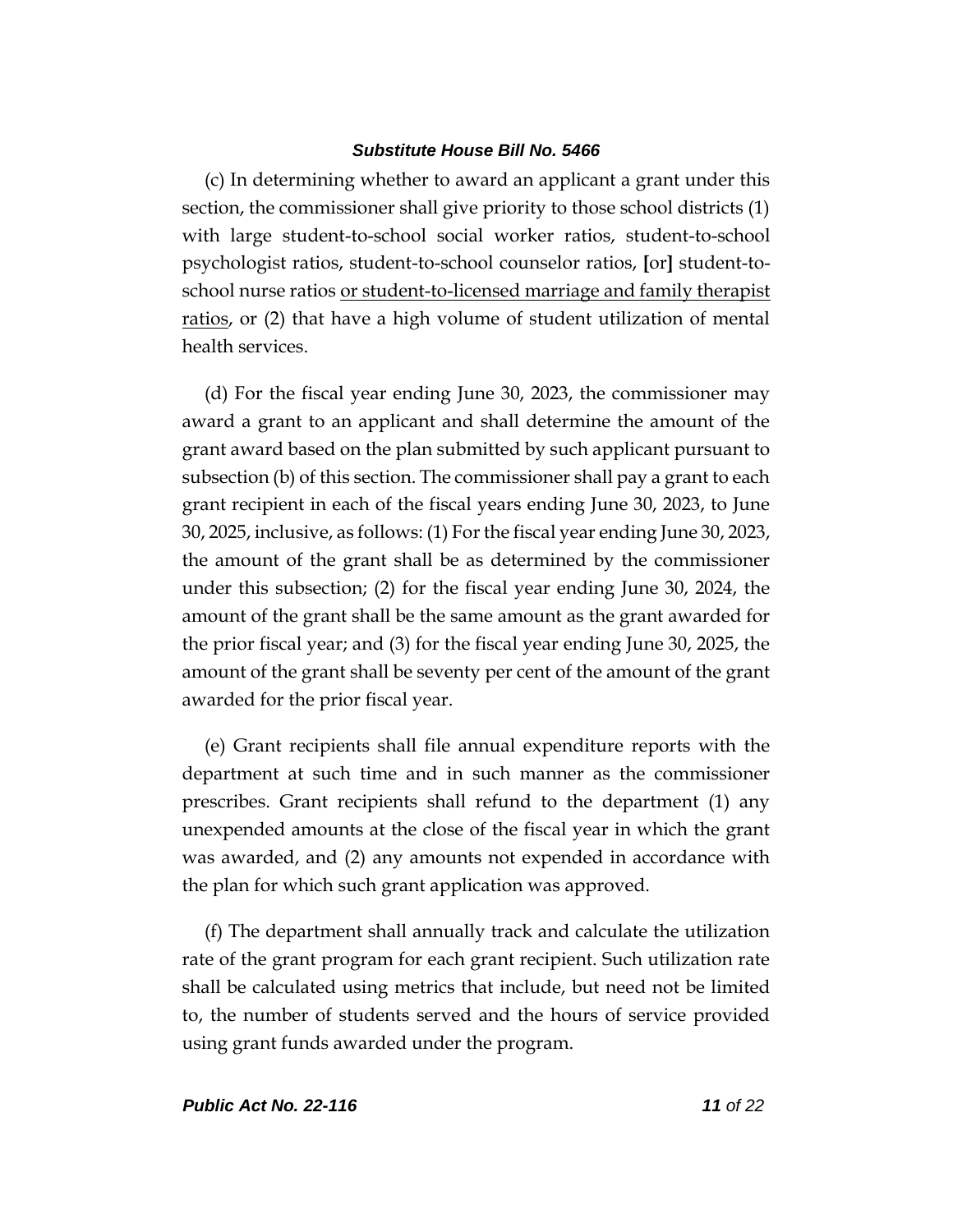(g) For purposes of carrying out the provisions of this section, the Department of Education may accept funds from private sources or any state agency, gifts, grants and donations, including, but not limited to, in-kind donations.

(h) (1) Not later than January 1, 2024, and each January first thereafter until and including January 1, 2026, the commissioner shall submit a report, in accordance with the provisions of section 11-4a of the general statutes, on the expenditure report and utilization rate, calculated pursuant to subsection (f) of this section, for each grant recipient to the joint standing committees of the General Assembly having cognizance of matters relating to education and children.

(2) Not later than January 1, 2026, the Commissioner of Education shall develop recommendations concerning (A) whether such grant program should be extended and funded for the fiscal year ending June 30, 2026, and each fiscal year thereafter, and (B) the amount of the grant award under the program. The commissioner shall submit such recommendations, in accordance with the provisions of section 11-4a of the general statutes, to the joint standing committees of the General Assembly having cognizance of matters relating to education and children.

Sec. 8. Section 5 of public act 22-80, is repealed and the following is substituted in lieu thereof (*Effective July 1, 2022*):

For the fiscal year ending June 30, 2023, the Department of Education shall hire a full-time employee to administer the grant program that provides grants to local and regional boards of education for the purpose of hiring and retaining additional school social workers, school psychologists, school counselors, **[**and**]** school nurses and licensed marriage and family therapists, described in section 4 of **[**this act**]** public act 22-80.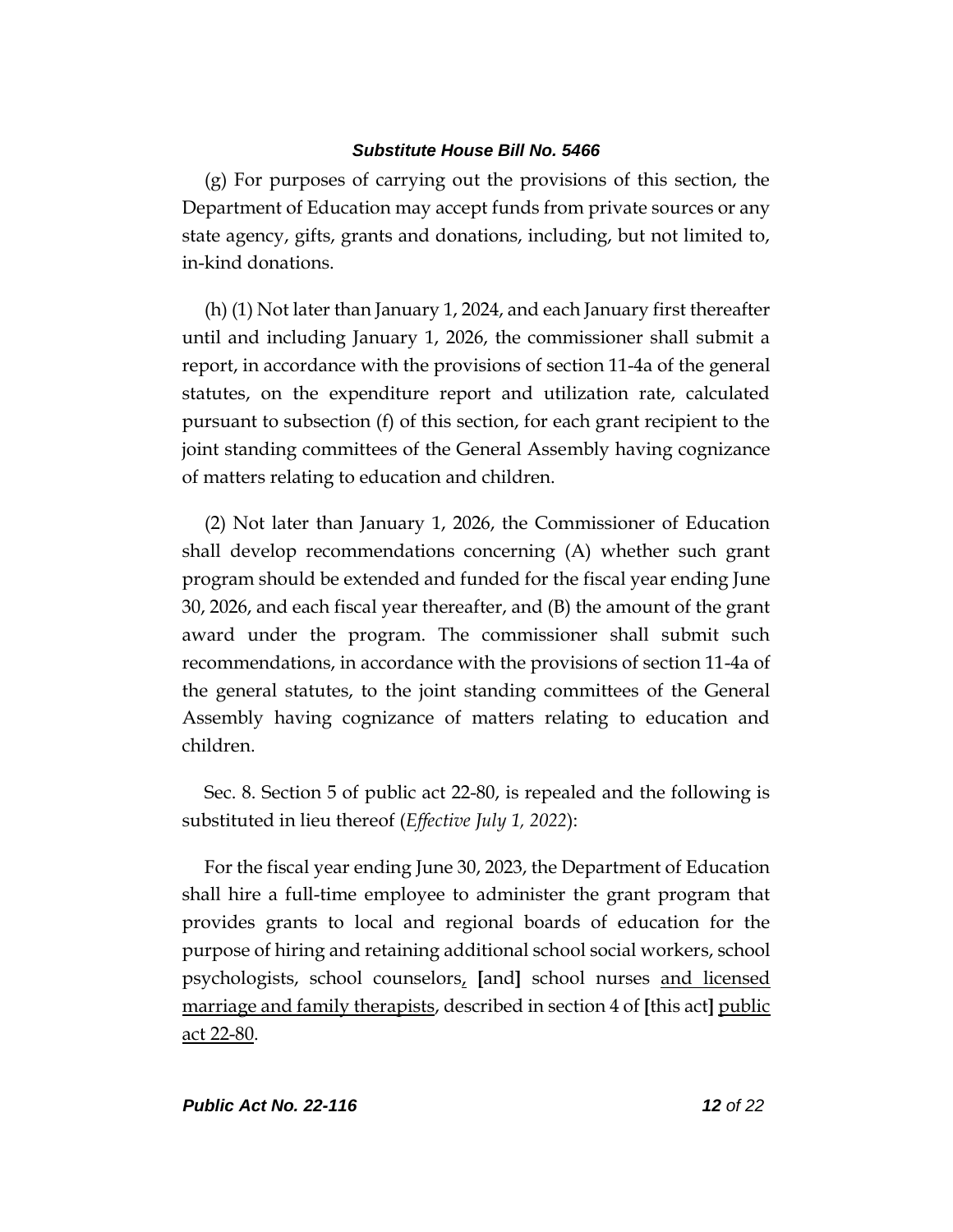Sec. 9. Subdivision (10) of subsection (a) of section 10-76d of the 2022 supplement to the general statutes is repealed and the following is substituted in lieu thereof (*Effective July 1, 2022*):

(10) (A) Each local and regional board of education responsible for providing special education and related services to a child or pupil shall notify the parent or guardian of a child who requires or who may require special education, a pupil if such pupil is an emancipated minor or eighteen years of age or older who requires or who may require special education or a surrogate parent appointed pursuant to section 10-94g, in writing, at least five school days before such board proposes to, or refuses to, initiate or change the child's or pupil's identification, evaluation or educational placement or the provision of a free appropriate public education to the child or pupil.

(B) Upon request by a parent, guardian, pupil or surrogate parent, the responsible local or regional board of education shall provide such parent, guardian, pupil or surrogate parent an opportunity to meet with a member of the planning and placement team designated by such board prior to the referral planning and placement team meeting at which the assessments and evaluations of the child or pupil who requires or may require special education is presented to such parent, guardian, pupil or surrogate parent for the first time. Such meeting shall be for the sole purpose of discussing the planning and placement team process and any concerns such parent, guardian, pupil or surrogate parent has regarding the child or pupil who requires or may require special education.

(C) Such parent, guardian, pupil or surrogate parent shall (i) be given at least five school days' prior notice of any planning and placement team meeting conducted for such child or pupil, (ii) have the right to be present at and participate in all portions of such meeting at which an educational program for such child or pupil is developed, reviewed or revised, (iii) have the right to have (I) advisors of such person's own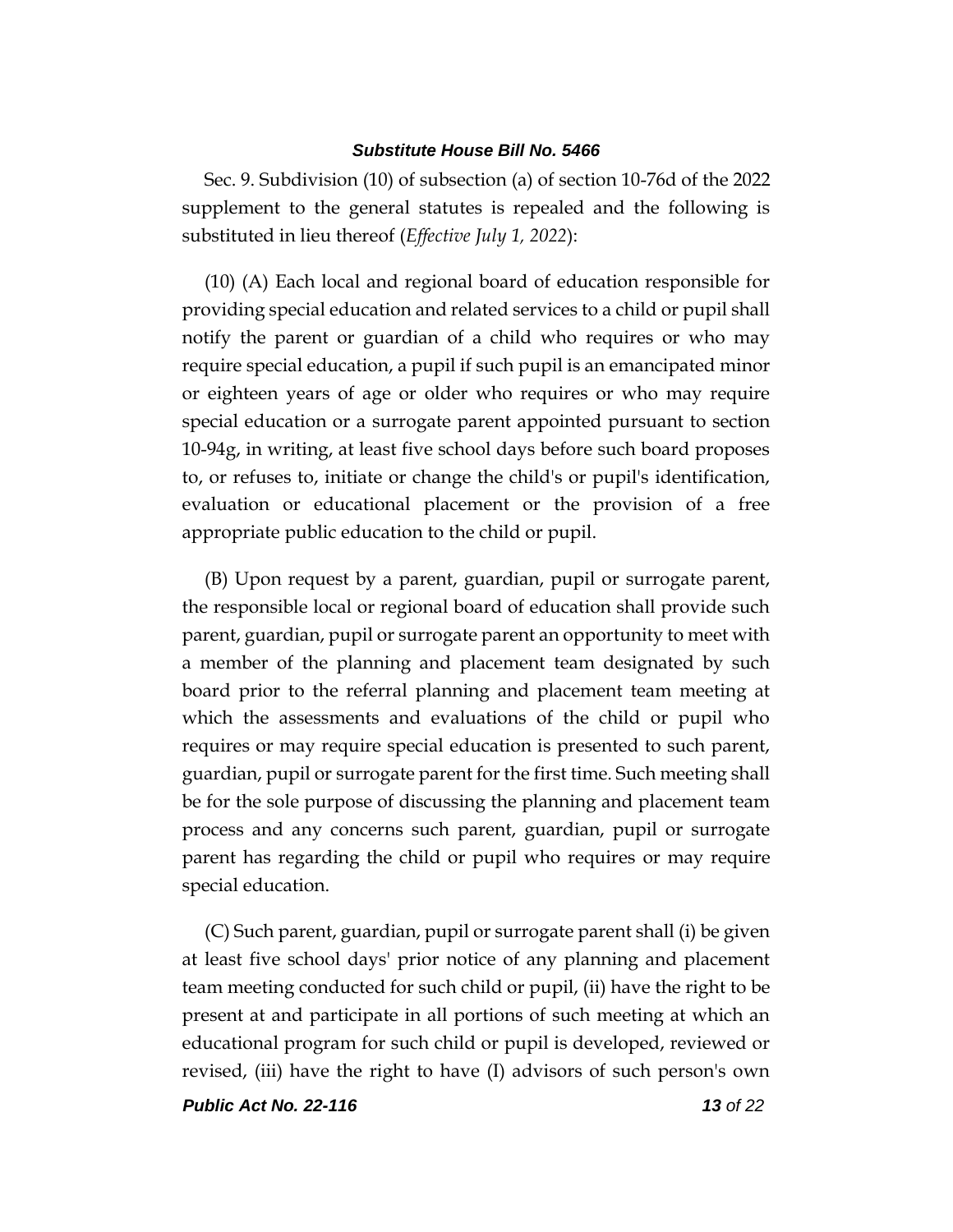choosing and at such person's own expense, (II) the school paraprofessional assigned to such child or pupil, if any, and (III) such child or pupil's birth-to-three service coordinator, if any, attend and participate in all portions of such meeting at which an educational program for such child or pupil is developed, reviewed or revised, and (iv) have the right to have each recommendation made in such child or pupil's birth-to-three individualized transition plan, as required by section 17a-248e, if any, addressed by the planning and placement team during such meeting at which an educational program for such child or pupil is developed.

(D) Immediately upon the formal identification of any child as a child requiring special education and at each planning and placement team meeting for such child, the responsible local or regional board of education shall inform the parent or guardian of such child or surrogate parent or, in the case of a pupil who is an emancipated minor or eighteen years of age or older, the pupil of (i) the laws relating to special education, (ii) the rights of such parent, guardian, surrogate parent or pupil under such laws and the regulations adopted by the State Board of Education relating to special education, including the right of a parent, guardian or surrogate parent to (I) withhold from enrolling such child in kindergarten, in accordance with the provisions of section 10- 184, and (II) have advisors and the school paraprofessional assigned to such child or pupil attend and participate in all portions of such meeting at which an educational program for such child or pupil is developed, reviewed or revised, in accordance with the provisions of subparagraph (C) of this subdivision, and (iii) any relevant information and resources relating to individualized education programs created by the Department of Education, including, but not limited to, information relating to transition resources and services for high school students. If such parent, guardian, surrogate parent or pupil does not attend a planning and placement team meeting, the responsible local or regional board of education shall mail such information to such person.

*Public Act No. 22-116 14 of 22*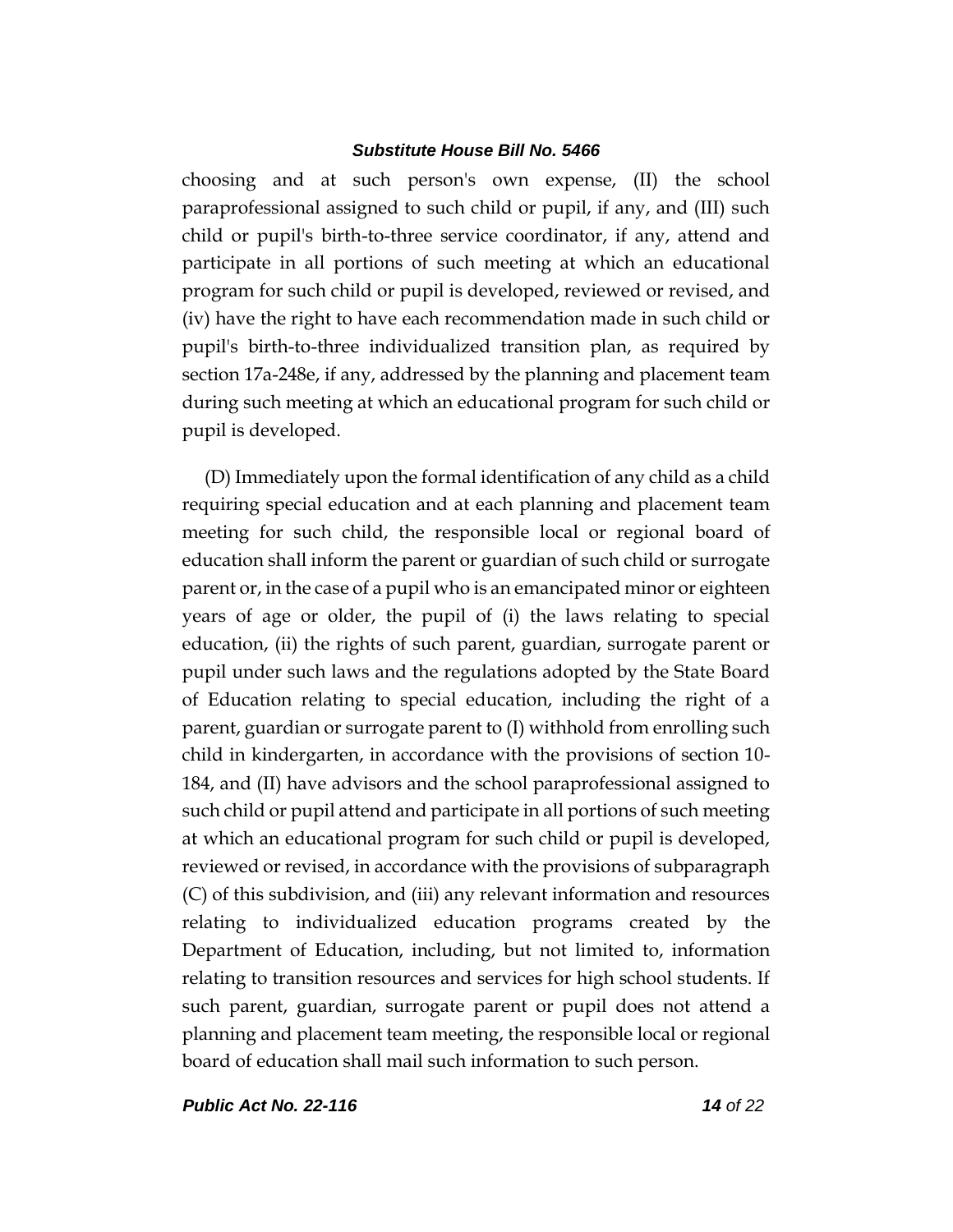(E) Each local and regional board of education shall have in effect at the beginning of each school year an educational program for each child or pupil who has been identified as eligible for special education.

(F) At each initial planning and placement team meeting for a child or pupil, the responsible local or regional board of education shall inform the parent, guardian, surrogate parent or pupil of (i) the laws relating to physical restraint and seclusion pursuant to section 10-236b and the rights of such parent, guardian, surrogate parent or pupil under such laws and the regulations adopted by the State Board of Education relating to physical restraint and seclusion, and (ii) the right of such parent, guardian, surrogate parent or pupil, during such meeting at which an educational program for such child or pupil is developed, to have (I) such child or pupil's birth-to-three service coordinator attend and participate in all portions of such meeting, and (II) each recommendation made in the transition plan, as required by section 17a-248e, by such child or pupil's birth-to-three service coordinator addressed by the planning and placement team.

(G) Upon request by a parent, guardian, pupil or surrogate parent, the responsible local or regional board of education shall provide the results of the assessments and evaluations used in the determination of eligibility for special education for a child or pupil to such parent, guardian, surrogate parent or pupil at least three school days before the referral planning and placement team meeting at which such results of the assessments and evaluations will be discussed for the first time.

(H) Each local or regional board of education shall monitor the development of each child who, pursuant to subsection (a) of section 17a-248e, has been (i) referred for a registration on a mobile application designated by the Commissioner of Early Childhood, in partnership with such child's parent, guardian or surrogate parent, or (ii) provided a form for such child's parent, guardian or surrogate parent to complete and submit to such local or regional board of education that screens for

*Public Act No. 22-116 15 of 22*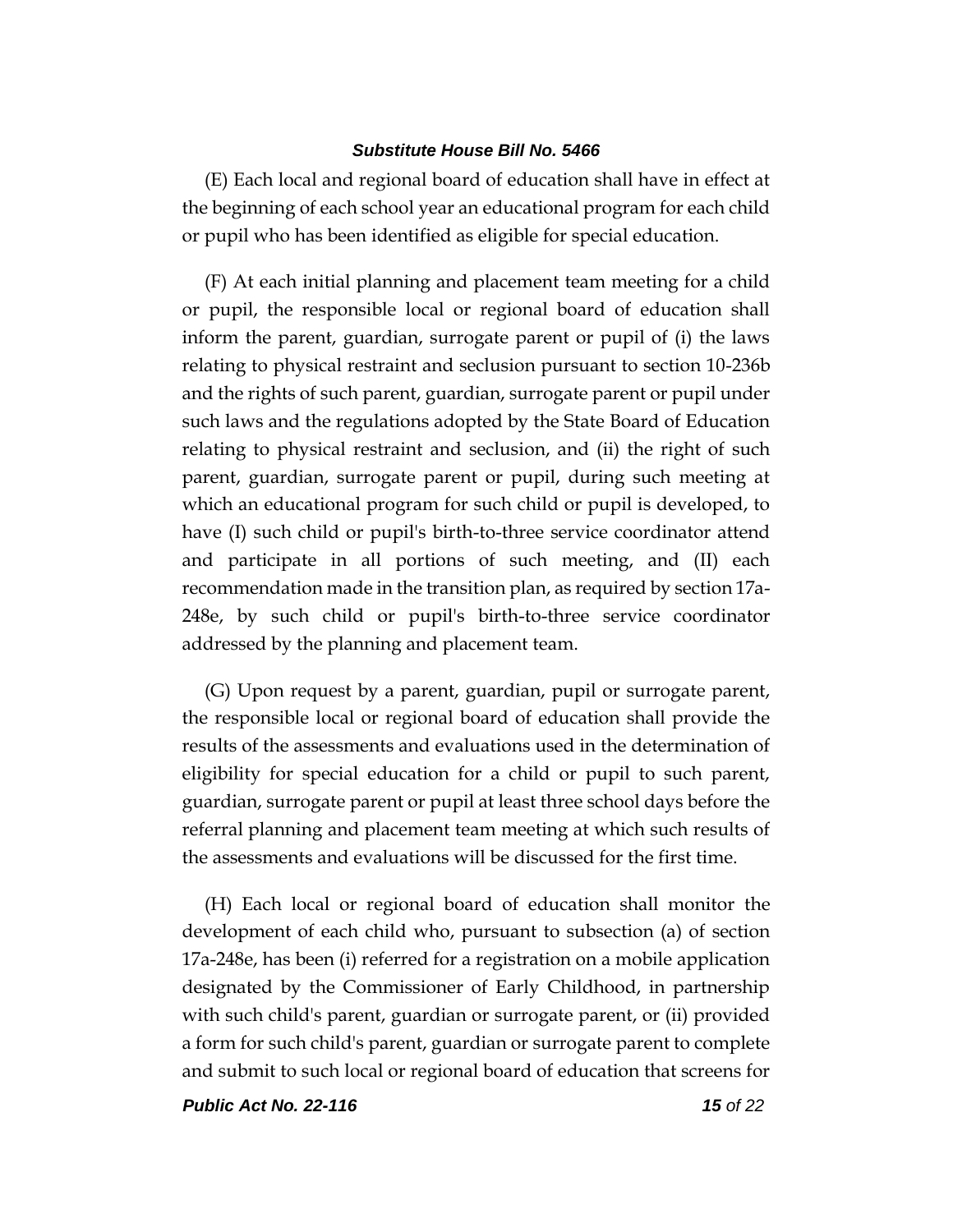developmental and social-emotional delays using a validated screening tool, such as the Ages and Stages Questionnaire and the Ages and Stages Social-Emotional Questionnaire, or its equivalent. If such monitoring results in suspecting a child of having a developmental delay, the board shall schedule a planning and placement team meeting with such child's parent, guardian or surrogate parent for the purposes of identifying services for which such child may be eligible, including, but not limited to, a preschool program under Part B of the Individuals with Disabilities Act, 20 USC 1471 et seq. If a parent, guardian or surrogate parent of any child referred for a registration on the mobile application or provided a form to complete and submit, pursuant to subsection (a) of section 17a-248e, fails to complete such registration or complete and submit such form after a period of six months from the date of such referral or provision of such form, the board shall send a reminder, in the form and manner determined by the board, to such parent, guardian or surrogate parent to complete such registration or complete and submit such form. The board shall send another reminder after a period of one year from such referral or provision of such form if such registration remains incomplete or such form is not submitted.

(I) Prior to any planning and placement team meeting for a child or pupil in which an educational program for such child or pupil is developed, reviewed or revised, if the parent, guardian, pupil or surrogate parent has requested that the school paraprofessional assigned to such child or pupil attend such meeting, then the responsible local or regional board of education shall provide (i) adequate notice of such meeting to such school paraprofessional so that such school paraprofessional may adequately prepare for such meeting, and (ii) training, upon request of such school paraprofessional, on the role of such school paraprofessional at such meeting. Following such meeting, such school paraprofessional, or any other paraprofessional who is providing special education or related services to such child, shall be permitted to view such educational program in order to be able

*Public Act No. 22-116 16 of 22*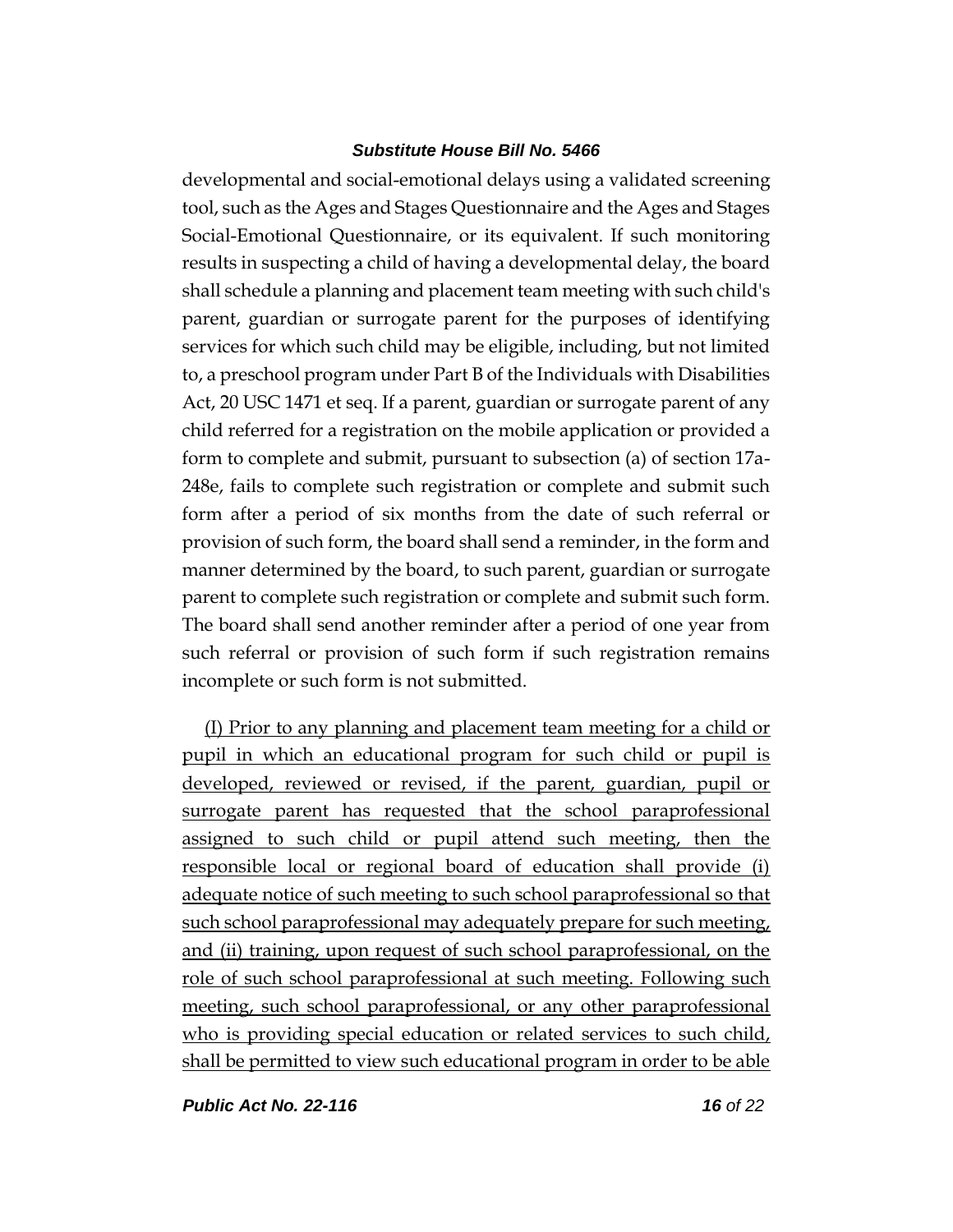to provide special education or related services to such child or pupil in accordance with such educational program.

Sec. 10. Section 13 of public act 22-47, is repealed and the following is substituted in lieu thereof (*Effective from passage*):

(a) For the fiscal years ending June 30, 2023, to June 30, 2025, inclusive, the Department of Education shall administer a grant program to provide grants to local and regional boards of education for the purpose of hiring additional school mental health specialists. As used in this section, "school mental health specialist" has the same meaning as provided in section 12 of **[**this act**]** public act 22-47.

(b) On and after January 1, 2023, a local or regional board of education may submit an application for a grant under this section, in such form and manner as the Commissioner of Education prescribes. As part of the application, the applicant shall submit (1) a plan for the expenditure of grant funds, and (2) (A) for an application submitted before July 1, 2023, the information described in subdivisions (1) to (5), inclusive, of subsection (b) of section 12 of **[**this act**]** public act 22-47, and (B) for an application submitted on or after July 1, 2023, a copy of the completed survey described in section 12 of **[**this act**]** public act 22-47. Such plan shall include, but need not be limited to, the number of additional school mental health specialists to be hired, if such grant funds will be used to retain any of the school mental health specialists hired with the assistance of grant funds awarded under this section, whether such school mental health specialists will be conducting assessments of students or providing services to students based on the results of assessments, **[**and**]** the type of services that will be provided by such school mental health specialists, and a description of how such board will implement the provisions of subsection (f) of this section.

(c) In determining whether to award an applicant a grant under this section, the Commissioner of Education shall give priority to those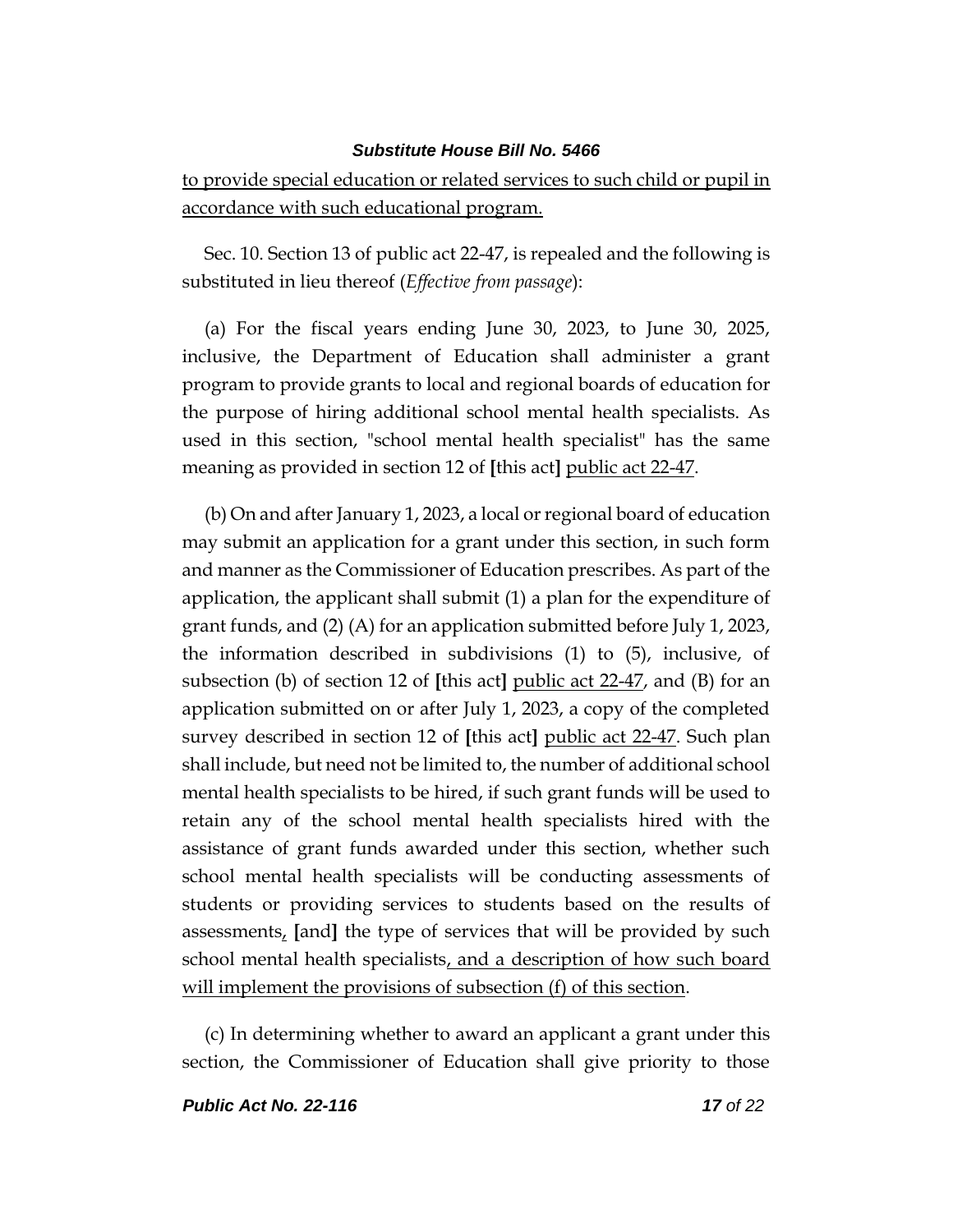school districts (1) with large student-to- school mental health specialist ratios, or (2) that have a high volume of student utilization of mental health services.

(d) For the fiscal year ending June 30, 2023, the Commissioner of Education may award a grant to an applicant and shall determine the amount of the grant award based on the plan submitted by such applicant pursuant to subsection (b) of this section. The commissioner shall pay a grant to each grant recipient in each of the fiscal years ending June 30, 2023, to June 30, 2025, inclusive, as follows: (1) For the fiscal year ending June 30, 2023, the amount of the grant shall be as determined by the commissioner under this subsection; (2) for the fiscal year ending June 30, 2024, the amount of the grant shall be the same amount as the grant awarded for the prior fiscal year; and (3) for the fiscal year ending June 30, 2025, the amount of the grant shall be seventy per cent of the amount of the grant awarded for the prior fiscal year.

(e) Grant recipients shall file annual expenditure reports with the Department of Education at such time, and in such manner, as the commissioner prescribes. A grant recipient shall only expend grant funds received under this section in accordance with the plan submitted pursuant to subsection (b) of this section, and a grant recipient may not use such grant funds received under this section for the purpose of any operating expenses that existed prior to receipt of such grant. Grant recipients shall refund to the department (1) any unexpended amounts at the close of the fiscal year in which the grant was awarded, and (2) any amounts not expended in accordance with the plan for which such grant application was approved.

(f) If a local or regional board of education receives a grant under this section for the hiring of a school counselor, such school counselor shall provide one-on-one consultations with each student in grades eleven and twelve on the completion of the Free Application for Federal Student Aid. If such board can provide evidence to the Commissioner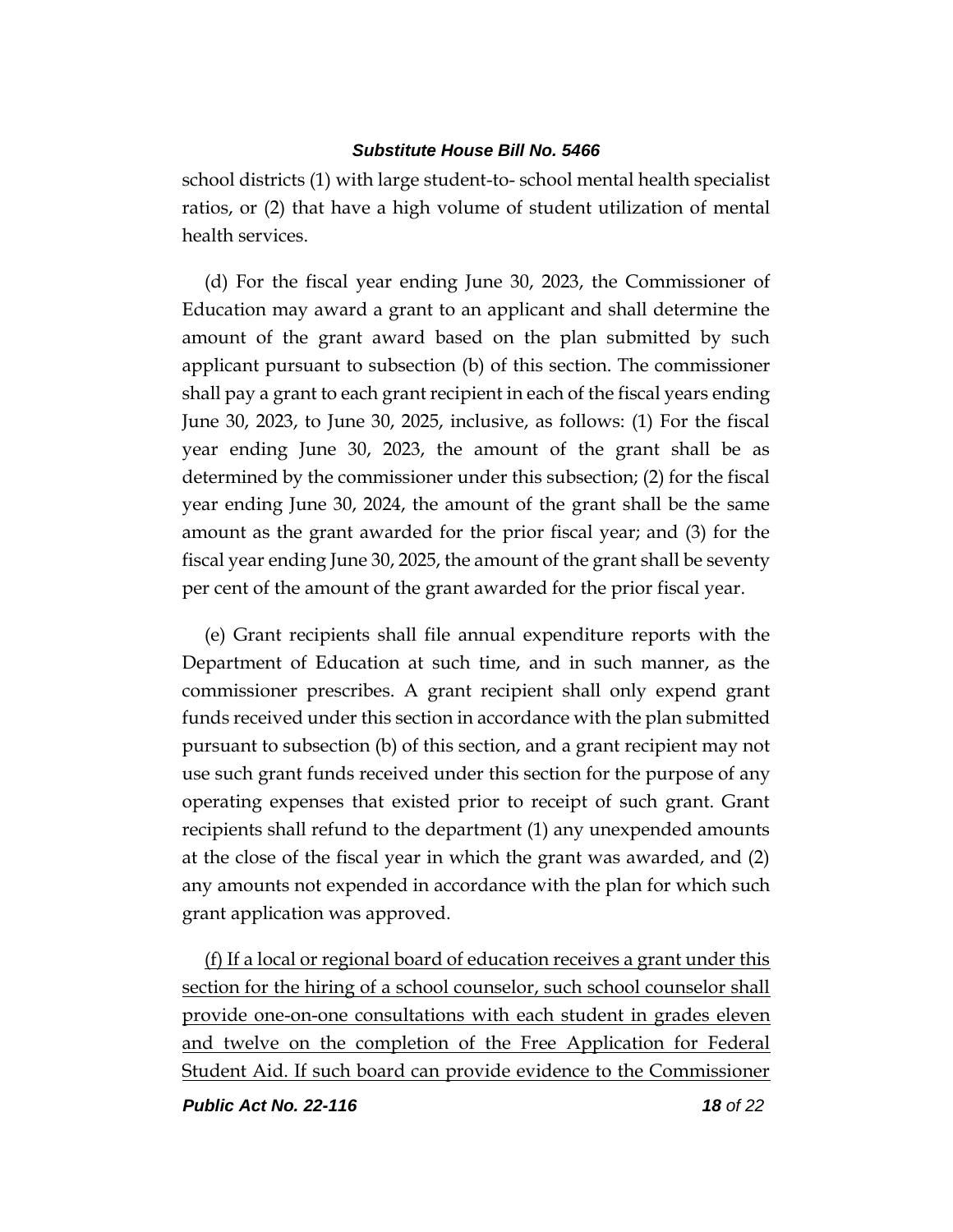of Education that the student completion rate of the Free Application for Federal Student Aid for the school district has increased by at least five per cent, such board shall receive an additional grant in the amount of ten per cent of the grant received under this section for the fiscal year in which such board provided such evidence.

**[**(f)**]** (g) (1) The Department of Education shall annually track and calculate the utilization rate of the grant program for each grant recipient. Such utilization rate shall be calculated using metrics that include, but need not be limited to, the number of students served and the hours of service provided using grant funds awarded under the program.

(2) The department shall annually calculate the return on investment for the grant program using the expenditure reports filed pursuant to subsection (e) of this section and the utilization rates calculated pursuant to subdivision (1) of this subsection.

**[**(g)**]** (h) For purposes of carrying out the provisions of this section, the Department of Education may accept funds from private sources or any state agency, gifts, grants and donations, including, but not limited to, in-kind donations.

**[**(h)**]** (i) (1) Not later than January 1, 2024, and each January first thereafter, until and including January 1, 2026, the Commissioner of Education shall submit a report, in accordance with the provisions of section 11-4a of the general statutes, on the utilization rate for each grant recipient and the return on investment for the grant program, calculated pursuant to subsection **[**(f)**]** (g) of this section, to the joint standing committees of the General Assembly having cognizance of matters relating to education and children.

(2) Not later than January 1, 2026, the commissioner shall develop recommendations concerning (A) whether such grant program should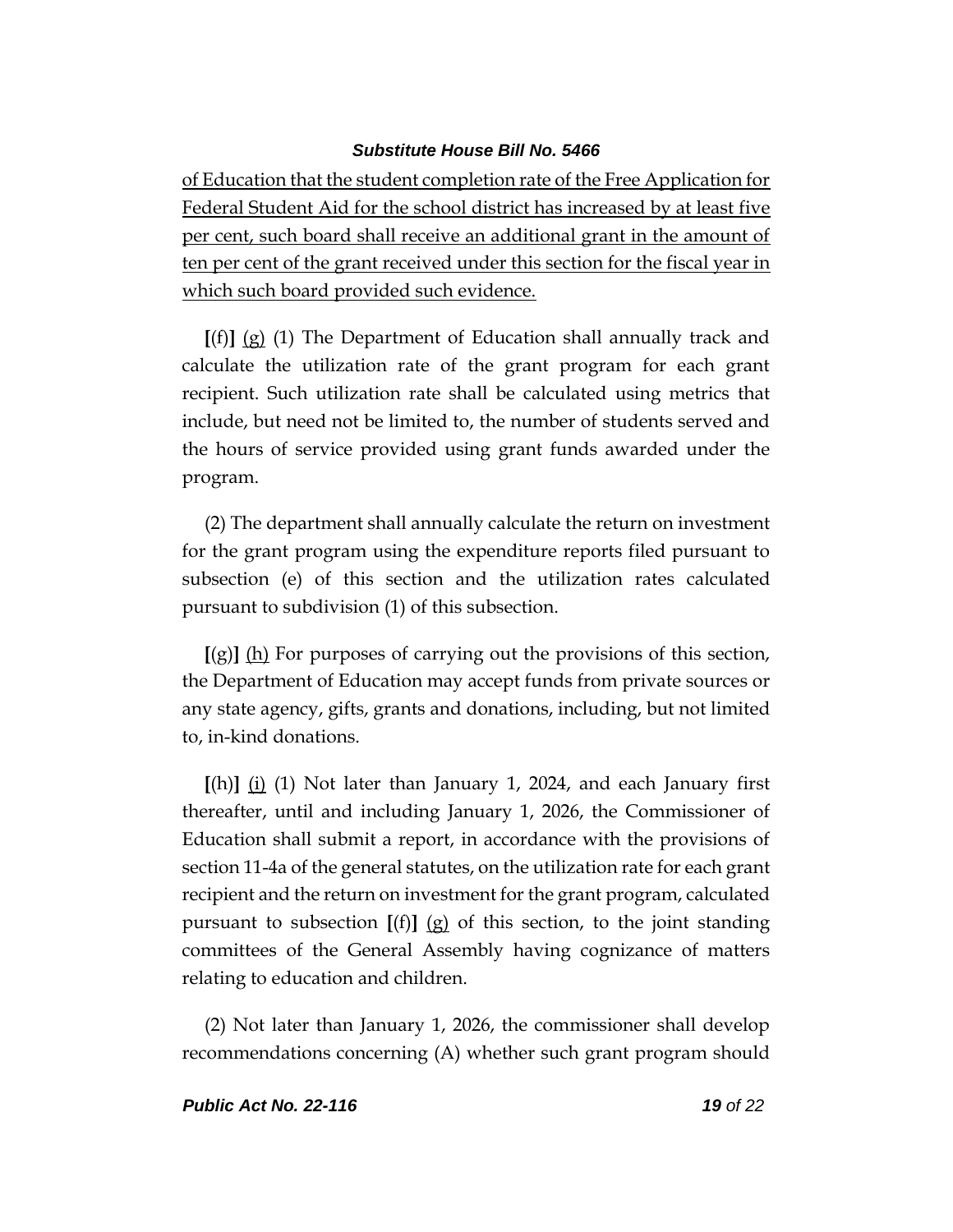be extended and funded for the fiscal year ending June 30, 2026, and each fiscal year thereafter, and (B) the amount of the grant award under the program. The commissioner shall submit such recommendations, in accordance with the provisions of section 11-4a of the general statutes, to the joint standing committees of the General Assembly having cognizance of matters relating to education and children.

Sec. 11. Section 11 of public act 22-80, is repealed and the following is substituted in lieu thereof (*Effective from passage*):

(a) There is established a task force to study the governance structure and internal procedures of the Connecticut Interscholastic Athletic Conference. Such study shall include, but need not be limited to, an examination of the leadership structure of the conference and how leadership positions are filled, and how the conference receives and resolves complaints filed by members of the conference and individuals.

(b) The task force shall consist of the following members:

(1) One appointed by the speaker of the House of Representatives, who **[**has expertise in coaching**]** is a coach for a public school district that is member of the Connecticut Interscholastic Athletic Conference;

(2) Two appointed by the president pro tempore of the Senate, each of whom are the parent or guardian of a student athlete for a school that is a member of the Connecticut Interscholastic Athletic Conference;

(3) One appointed by the majority leader of the House of Representatives, who is an expert in diversity in sports that is a member of the Connecticut Interscholastic Athletic Conference;

(4) One appointed by the majority leader of the Senate, who is an athletic director for a public school district that is a member of the Connecticut Interscholastic Athletic Conference;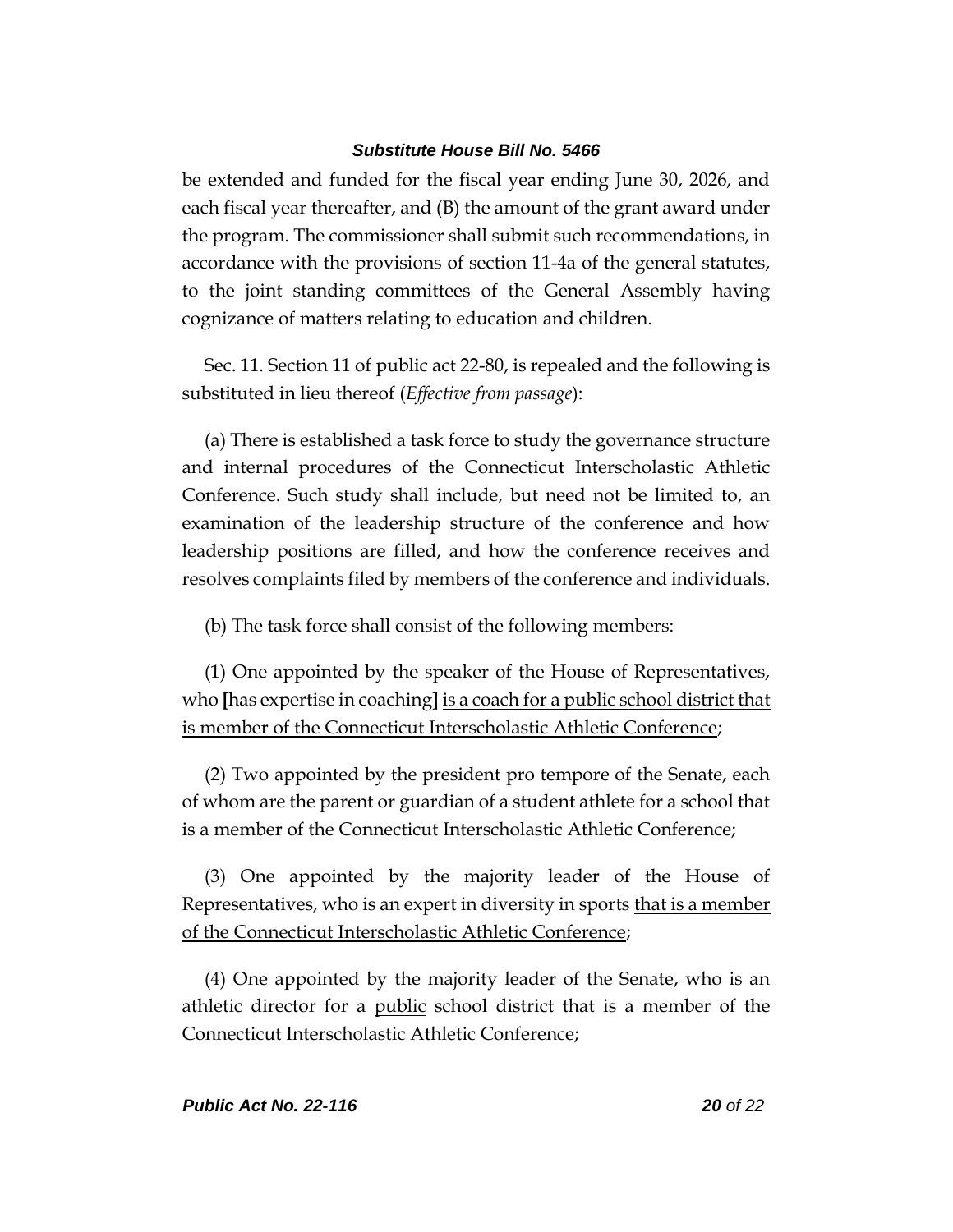(5) One appointed by the minority leader of the House of Representatives, who has expertise in sports management;

(6) One appointed by the minority leader of the Senate, who is an administrator at a school that is a member of the Connecticut Interscholastic Athletic Conference; and

(7) The director of the Connecticut Interscholastic Athletic Conference, or the director's designee.

(c) Any member of the task force appointed under subdivision (1),  $(2)$ ,  $(3)$ ,  $(4)$ ,  $(5)$  or  $(6)$  of subsection  $(b)$  of this section may be a member of the General Assembly.

(d) All initial appointments to the task force shall be made not later than thirty days after the effective date of this section. Any vacancy shall be filled by the appointing authority.

(e) The speaker of the House of Representatives and the president pro tempore of the Senate shall select the chairpersons of the task force from among the members of the task force. Such chairpersons shall schedule the first meeting of the task force, which shall be held not later than sixty days after the effective date of this section.

(f) The administrative staff of the joint standing committee of the General Assembly having cognizance of matters relating to education shall serve as administrative staff of the task force.

(g) Not later than January 1, 2023, the task force shall submit a report, in accordance with the provisions of section 11-4a of the general statutes, on its findings and recommendations to the joint standing committee of the General Assembly having cognizance of matters relating to education. The task force shall terminate on the date that it submits such report or January 1, 2023, whichever is later.